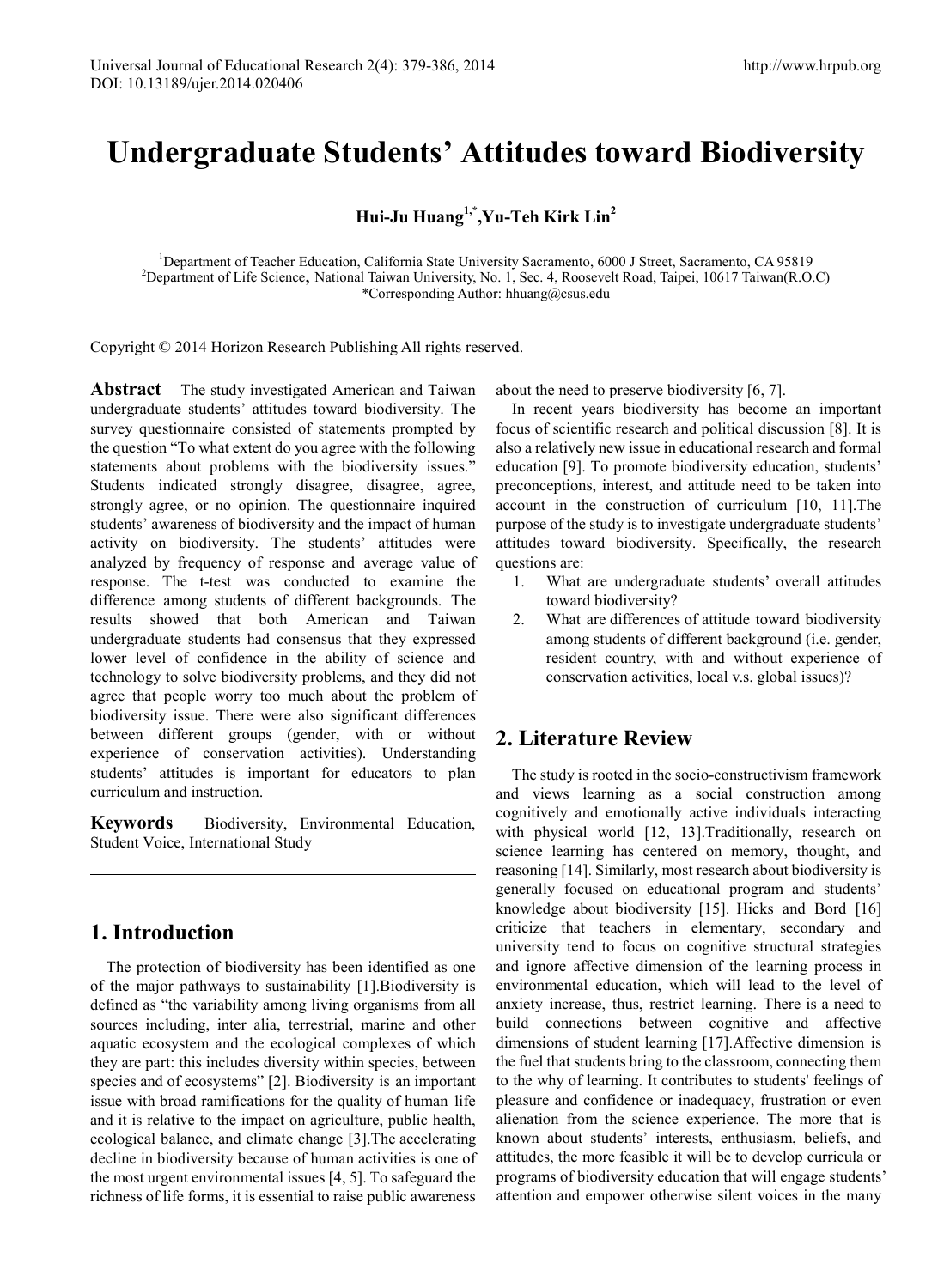debates surrounding biodiversity issues and concerns.

The study is also based on the environmental literacy framework[18]. Environmental literacy refers to an individual's knowledge about and attitudes toward the environment and environmental issues; skills and motivation to work toward the resolution of environmental problems and active involvement in working towards the maintenance of dynamic equilibrium between the quality of life and quality of environment. Biodiversity is renewing the discourse on environmental issues by bringing together different groups in society to discuss the issues in relation to sustainability[19]. Throughout official documents dealing with the problems of biodiversity reduction, it has been repeatedly affirmed that participation of all citizens is essential if the situation is to be improved[20].

### **3. Research Methodology**

To investigate undergraduate students' attitudes toward biodiversity, the survey questionnaire consisted of ten statements prompted by the question "To what extent do you agree with the following statements about problems with the biodiversity issues." Students indicated their degree of agreement including, strongly disagree, disagree, agree, strongly agree, and no opinion. The questionnaire statements were inspired by Jenkins & Pell's [21] study of students' attitude towards environmental issues. The researchers modified the statements so that they focused on biodiversity, instead of general environmental issues. The validity and reliability of the questionnaire were triangulated with findings from a previous stage of the overall research project. The questionnaire mainly inquired students' awareness of biodiversity and the impact of human activity on biodiversity. In addition, the survey of students' attitudes toward local and global issues was to present statements with a specific context. The local issue is about the lost of biodiversity due to business development and the global issue is about the lost of biodiversity due to exploitation of rainforest. Students were asked to select to what extent they cared about the issues from 1-10 scale as 1 the lowest and 10 the highest.

American and Taiwan undergraduate students participated in the study by filling out the survey questionnaire anonymously. A total of 108 surveys were collected from American students. Among 108 students, 21 are males, 87 are females, and 32 students self-reported that they had experience of conservation works such as member of association of environmental and outdoor education, and

volunteer for habitat restoration and recycle program. The questionnaire given to Taiwan students was translated into Chinese, and a total of 126 surveys were collected. Of the 126 students, 64 are males, 62 are females and 14 self-reported that they had experience of conservation works such as volunteer for habitat restoration, recycle program, and earth day program. Both groups of students' background include a range of subject area majors such as liberal arts, education, science, engineer, and businesses.

The overall students' attitudes were analyzed by calculating frequency of response regarding four levels (strongly disagree, disagree, strongly agree, and agree) and no opinion. The degree of agreement with the survey statements was assigned numerical values: strongly disagree  $= 1$ , disagree  $= 2$ , agree  $= 3$ , strongly agree  $= 4$ , and no  $opinion = 0$ . We analyzed the average value of response (mean and standard error), and the samples of no opinion were excluded when calculating it. Thet-test was also conducted to examine the difference of attitude toward biodiversity among students of different background (Taiwan students and American students, male and females; with or without experiences of conservation activities), as well as the attitude toward local and global issues.

# **4. Results**

#### **4.1. Overall Attitudes toward Biodiversity**

The statistics summarizing overall responses shows that American students' average response value to the questionnaire statements is in the range from 1.76±0.08to 3.08±0.10 (Table 1). On the other hand, Taiwan students' average response value is in the range from  $2.19 \pm 0.08$  to  $2.72\pm0.07$  (Table 1).

Most American students had similar response pattern that more than 50% of students would either agree or disagree with the statement (table 2). There were two statements  $(5 \&$ 7) that students' attitude were more evenly distributed between both sides. A range of 6-14% students chose "no opinions" on different statements.

Taiwan students had similar response pattern that the majority would either agree or disagree with the statement(table 3). There were two statements  $(2 \& 8)$  that Taiwan students' attitudes were more evenly distributed between both sides. A range of 2-6 % of students chose "no opinions."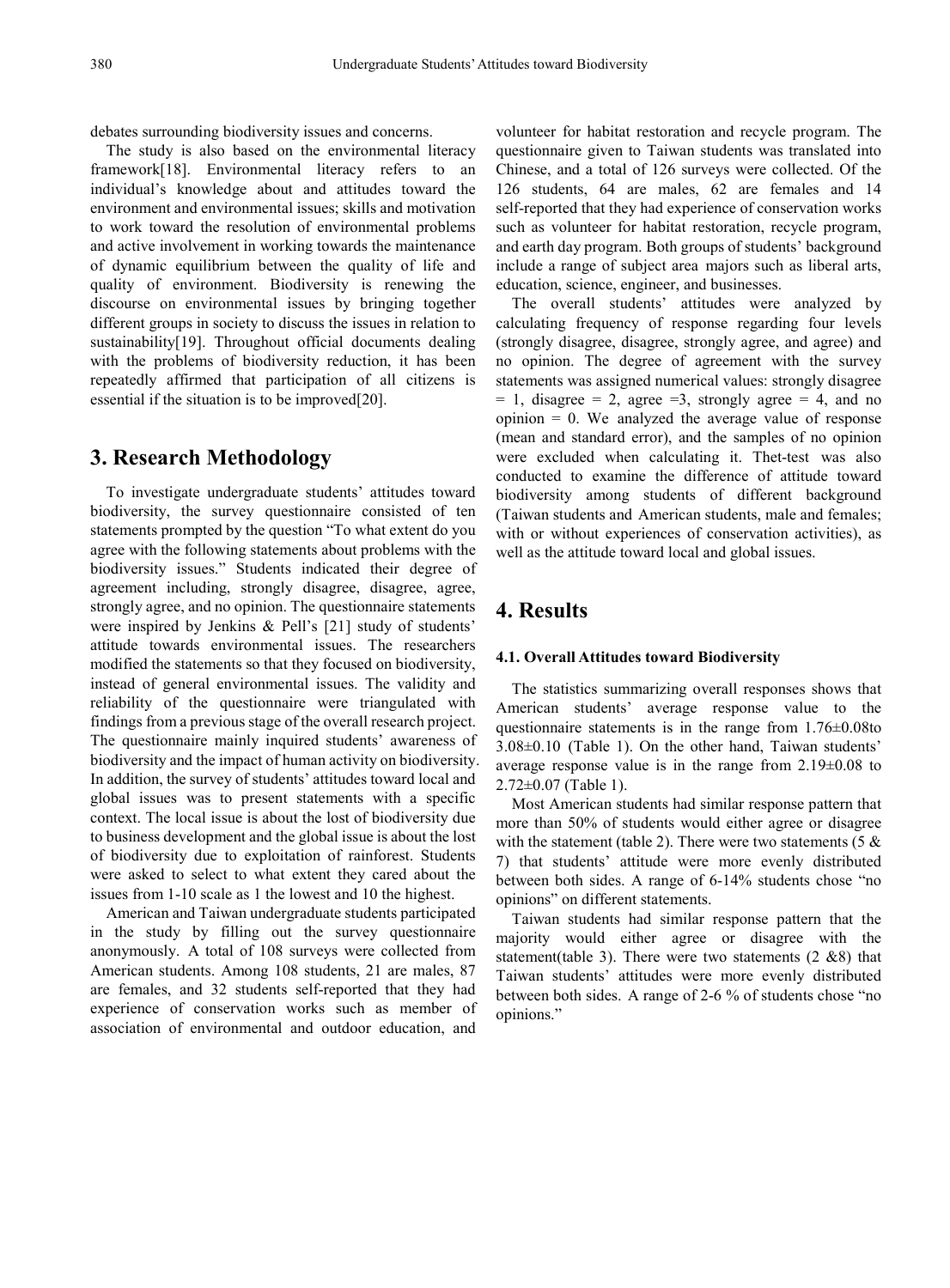| Statement | U.S (Average<br>response values, Mean±1SE) | Taiwan (Average<br>response values, Mean±1SE) | P value  |
|-----------|--------------------------------------------|-----------------------------------------------|----------|
| $*1$      | $1.76 \pm 0.08$                            | $2.30 \pm 0.07$                               | < 0.0001 |
| $*2$      | $1.94 \pm 0.07$                            | $2.56 \pm 0.08$                               | < 0.0001 |
| $*3$      | $1.79 \pm 0.08$                            | $2.19 \pm 0.08$                               | 0.0002   |
| $*4$      | $3.08 \pm 0.10$                            | $2.45 \pm 0.08$                               | < 0.0001 |
| $*5$      | $2.49 \pm 0.09$                            | $2.21 \pm 0.08$                               | 0.016    |
| 6         | $2.31 \pm 0.09$                            | $2.29 \pm 0.08$                               | 0.857    |
| $*7$      | $2.46 \pm 0.08$                            | $2.72 \pm 0.07$                               | 0.018    |
| $*8$      | $2.75 \pm 0.09$                            | $2.44 \pm 0.08$                               | 0.007    |
| *9        | $1.87 \pm 0.07$                            | $2.64 \pm 0.07$                               | < 0.0001 |
| 10        | $2.10\pm0.09$                              | $2.21 \pm 0.08$                               | 0.346    |

**Table 1.** Average response values by American and Taiwan students.

Note: P-values give the results of t-tests. Significance level  $p < 0.05$ .

Note: \* by the statement numbers denote that the responses by the two groups are significantly different.

**Table 2.** American students' attitudes towards biodiversity by frequency of response  $(N = 108)$ 

| Statement      | Strongly<br>disagree | Disagree | $SD + D$ | Agree | Strongly agree | $A+SA$ | No opinion |
|----------------|----------------------|----------|----------|-------|----------------|--------|------------|
|                | 40%                  | 33%      | 73%      | 13%   | $3\%$          | 16%    | $11\%$     |
| $\overline{2}$ | 25%                  | 51%      | 76%      | 16%   | 2%             | 18%    | 6%         |
| 3              | 35%                  | 40%      | 75%      | 11%   | 3%             | 14%    | 11%        |
| 4              | 7%                   | 17%      | 24%      | 31%   | 39%            | 70%    | 6%         |
| 5              | 14%                  | 29%      | 43%      | 36%   | 11%            | 47%    | 10%        |
| 6              | 14%                  | 48%      | 62%      | 19%   | 12%            | 31%    | 7%         |
| 7              | 9%                   | 36%      | 45%      | 32%   | 8%             | 40%    | 14%        |
| 8              | $4\%$                | 38%      | 42%      | 30%   | 22%            | 52%    | 6%         |
| 9              | 26%                  | 51%      | 77%      | 12%   | $1\%$          | 13%    | 10%        |
| 10             | 23%                  | 40%      | 63%      | 21%   | 6%             | 27%    | 10%        |

|  |  |  |  |  | <b>Table 3.</b> Taiwan students' attitudes towards biodiversity by frequency of response $(N = 126)$ |  |
|--|--|--|--|--|------------------------------------------------------------------------------------------------------|--|
|--|--|--|--|--|------------------------------------------------------------------------------------------------------|--|

| Statement      | Strongly<br>disagree | Disagree | $SD + D$ | Agree | Strongly agree | $A+SA$ | No opinion |
|----------------|----------------------|----------|----------|-------|----------------|--------|------------|
| 1              | 11%                  | 51%      | 62%      | 33%   | 4%             | 37%    | $2\%$      |
| $\overline{c}$ | 7%                   | 46%      | 53%      | 31%   | 16%            | 47%    | $0\%$      |
| 3              | 17%                  | 53%      | 70%      | 21%   | 7%             | 28%    | $2\%$      |
| $\overline{4}$ | 8%                   | 48%      | 56%      | 29%   | 11%            | 40%    | 4%         |
| 5              | 18%                  | 46%      | 64%      | 25%   | 6%             | 31%    | 4%         |
| 6              | 13%                  | 52%      | 65%      | 23%   | 9%             | 32%    | 4%         |
| 7              | 5%                   | 28%      | 33%      | 50%   | 11%            | 61%    | 6%         |
| 8              | 11%                  | 40%      | 51%      | 37%   | 9%             | 46%    | 3%         |
| 9              | 3%                   | 35%      | 38%      | 48%   | 7%             | 55%    | 6%         |
| 10             | 17%                  | 44%      | 61%      | 26%   | 6%             | 32%    | 6%         |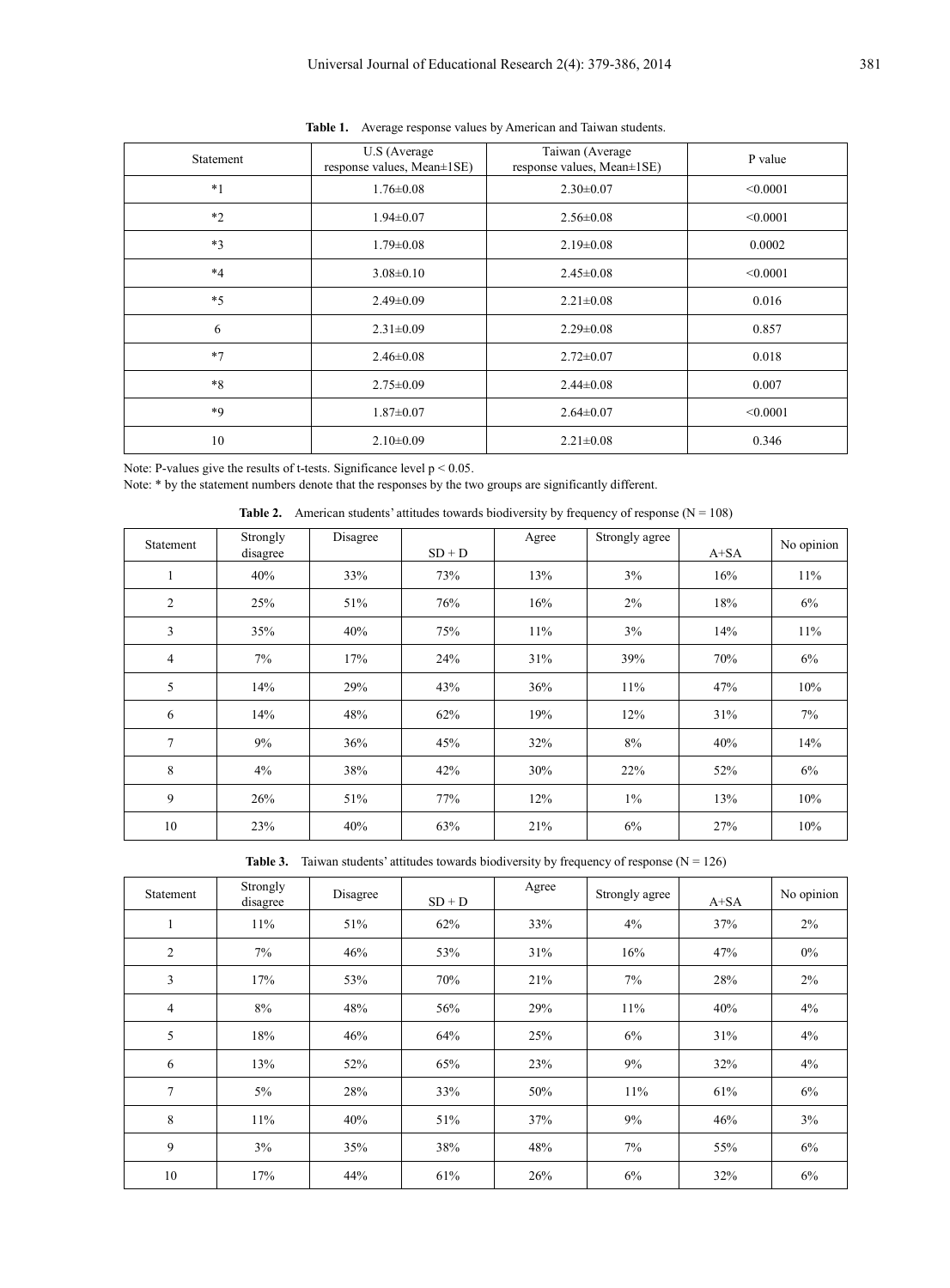#### **4.2. Comparison of Attitude between Different Groups**

The results of t-test show that there were significant differences between American and Taiwan students' attitudes on eight statements except 6 & 10 (Table 1). The responses to these two statements showed that the majority of both group expressed lower level of confidence in the ability of science and technology to solve biodiversity problems(statements 6) and they disagreed that people worry too much about the problem of biodiversity issues (statements 10). With regard to the other survey questions, American students tended to have strong attitude comparing to Taiwan students. More than 25% of American students chose "strongly disagree" or "strongly agree", but less than 25% Taiwan students would do so (table 2 & 3).

American and Taiwan students had opposite response pattern towards statements  $4 \& 9$ . With regard to the statement 4 *(I think each of us can make a significant contribution to solve problems of biodiversity issues),* a majority of American students (70%) agreed or strongly agreed with this statement(table 2). On the contrary, less than half of Taiwan students (40%) agreed or strongly agreed (table 3). Although high percentage of American students agreed that they could make a significant contribution to solve biodiversity problems, such agreement was not reflected in a corresponding willingness to "have problems of biodiversity issues solved even if this meant sacrificing many goods" (statement 5) as less than half students (43%) agreed with this statement (table 2).

Another opposite response pattern of two groups was students' attitude toward the exploitation of biodiversity for basic human needs(statement 9). More American students

(77%) selected "strongly disagree/disagree" than "strongly agree/agree"(13%)(table 2). Although more Taiwan students (55%) selected agree than disagree (38%) with this statement (table 3), most of them did not agree with the exploitation of biodiversity for economic growth when responding to the statement 3 (*The demand for economic growth is critical enough to justifying relaxing some of the environmental restrictions relating to biodiversity issues)*.

It is noted that there was less support among American students (18%) for the view that biodiversity issues be left to the experts (statement 2), whereas Taiwan students' attitudes were distributed between both sides (53% agree and 47%agree). Another notable result is regarding the statement 7 (*The natural world is sacred and should be left in peace*). American students had the highest number (14%) of "no opinion", and their attitudes were evenly distributed (9% strongly disagree, 36% disagree, 8% strongly agree, and 32% agree). There was, however, a majority support among Taiwan students (61%) for the notion of the natural world as something sacred that should be left in peace.

More comparison between different groups is shown in Table 4.Asignificant difference between Taiwan male and females was on the statement1 (*The goal of conserving biodiversity is a threat to the continued economic prosperity of our country).* More Taiwan females than males selected "strongly disagree/disagree" with the statement. Similarly, more American females than males did not agree with this statement. Another significance difference among American males and females was that more females than males disagreed with the statement 8 (*Nearly all human activities cause the loss of biodiversity*) (table 4).

| <b>Statement</b> | U.S. Male/Female<br>(Average)<br>Response Values,<br>$Mean \pm 1SE$ ) | Taiwan Male/Female<br>(A.R.V.) | U.S. students w/without<br>conservation experience<br>(A.R.V.) | Taiwan students<br>w/without<br>conservation<br>experience |
|------------------|-----------------------------------------------------------------------|--------------------------------|----------------------------------------------------------------|------------------------------------------------------------|
|                  | *2.29 $\pm$ 0.24 v.s.<br>$1.61 \pm 0.08$                              | *2.44±0.09 v.s. $2.15\pm0.09$  | $*1.53\pm0.13$ v.s. $1.88\pm0.10$                              | <b>NSD</b>                                                 |
| 2                | No significant difference<br>(NSD)                                    | <b>NSD</b>                     | $*1.55\pm0.10$ v.s. $2.11\pm0.09$                              | $3.00\pm0.18$ v.s.<br>$2.5 \pm 0.08$                       |
| 3                | <b>NSD</b>                                                            | <b>NSD</b>                     | $*1.55\pm0.11$ v.s. $1.91\pm0.10$                              | <b>NSD</b>                                                 |
| 4                | <b>NSD</b>                                                            | <b>NSD</b>                     | $*3.39\pm0.16$ v.s. $2.94\pm0.11$                              | <b>NSD</b>                                                 |
| 5                | <b>NSD</b>                                                            | <b>NSD</b>                     | <b>NSD</b>                                                     | <b>NSD</b>                                                 |
| 6                | <b>NSD</b>                                                            | <b>NSD</b>                     | <b>NSD</b>                                                     | <b>NSD</b>                                                 |
| 7                | <b>NSD</b>                                                            | <b>NSD</b>                     | <b>NSD</b>                                                     | <b>NSD</b>                                                 |
| 8                | $*3.14\pm0.19$ v.s. $2.65\pm0.09$                                     | <b>NSD</b>                     | <b>NSD</b>                                                     | <b>NSD</b>                                                 |
| 9                | <b>NSD</b>                                                            | <b>NSD</b>                     | <b>NSD</b>                                                     | <b>NSD</b>                                                 |
| 10               | <b>NSD</b>                                                            | <b>NSD</b>                     | $*1.72\pm0.13$ v.s. $2.26\pm0.11$                              | <b>NSD</b>                                                 |

**Table 4.** Comparison of attitude between different groups

Note: P-values give the results of t-tests. Significance level  $p < 0.05$ 

Note: \* by the Average response values denote that the responses by the two groups are significantly different.

NSD: No significant difference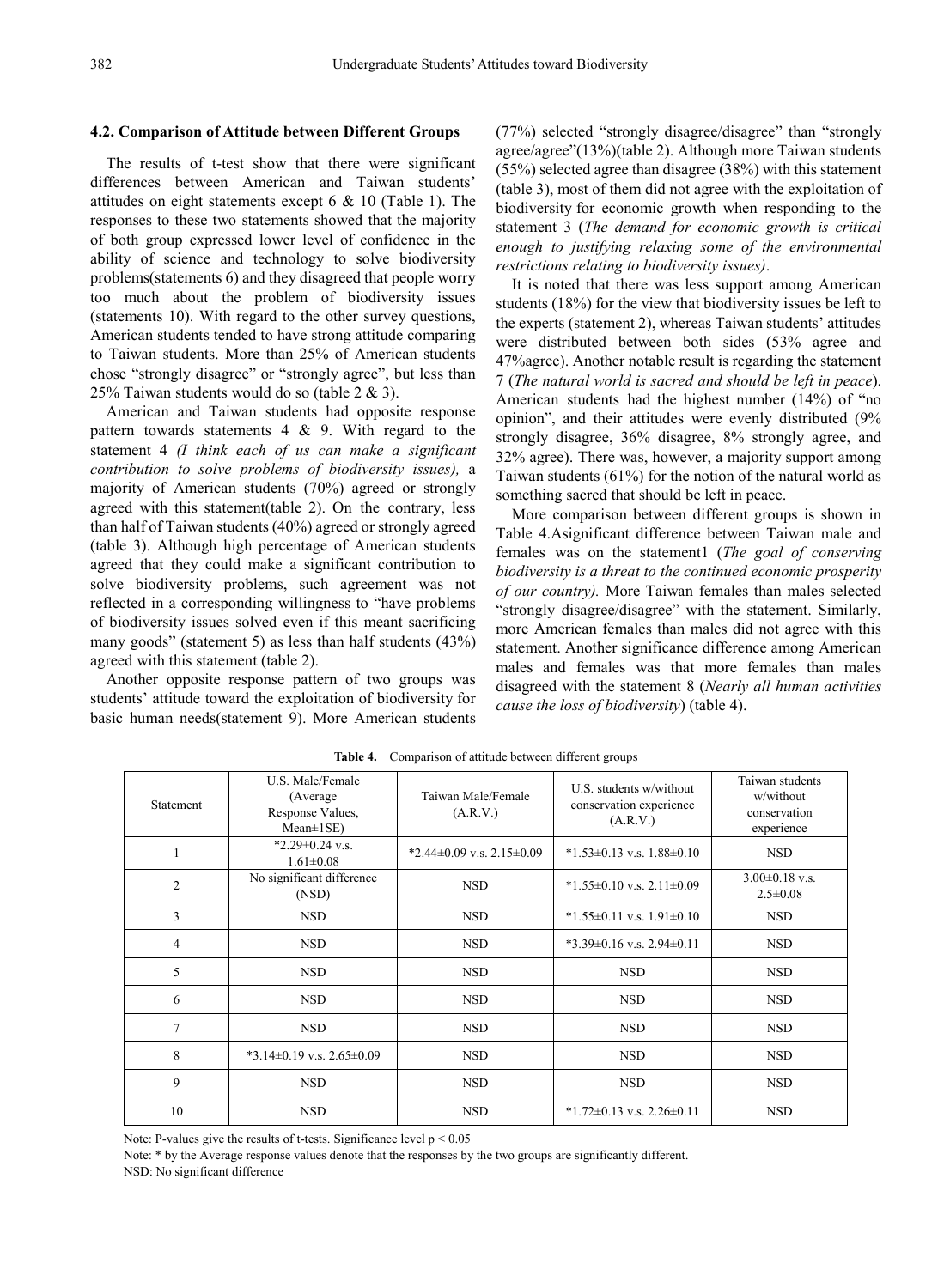American students with experience of conservation work expressed stronger attitude than non-experience group (table 4). They strongly disagree with four statements (1,2,3,10), and they all agreed that they could make a significant contribution to solve problems of biodiversity issues. Among Taiwan students, there was only one significant difference between the two groups (experience of conservation works or not) on the statement 2 (*Problems of biodiversity issues should be left to the experts*). More students of experience group agreed with this statement than those without experience. This was also the only statement that none of Taiwan students selected "no opinion."

With regard to the local and global issues, seven American students left this item blank, and all Taiwan students filled out this item. The results show that there was no statistic difference between Taiwan students' attitude toward global issues (average response value  $= 6.99 \pm 0.20$ ) and local issue (average response value  $= 6.55 \pm 0.22$ ). Similarly, there was no difference among American students (average response value of global issue =  $5.91\pm0.16$  v. s. average response value of local issue =  $6.09\pm0.17$ ). However, there was a significant difference between American and Taiwan students' responses to global issue. Taiwan students cared more about the global issue by identifying higher value in the rating scale.

### **5. Discussion**

The biodiversity issues are clearly of concern to both American and Taiwan undergraduate students as noted in the result section. The majority of both groups expressed lower level of confidence in the ability of science and technology to solve biodiversity problems and they disagreed that people worry too much about the problem of biodiversity issues. In general, American students expressed stronger attitudes than Taiwan students since they tended to select "strongly disagree" or "strongly agree

With regard to the solution of biodiversity attribute to the personal level, American students were confident that they could make contributions to solve problems, but less students were willing to make personal sacrifices to this end. The relative unwillingness mirrors findings from previous studies, one is a study of secondary students' attitude towards solving environmental problems[21] and the other is study of undergraduate students' engagement in environmental behavior[22].

Comparing to American students, less Taiwan students were confident that they could make a significant contribution to solve problems. This result coincides with the findings of a study conducted in Taiwan [23]. That study assessed secondary school teachers' perceived ability (i.e. internal locus of control) to influence the solution of a discrete environmental problem by using the prompt "To what extent do you believe that you can influence the solution of an environmental issue by acting on your own?" The results showed that secondary school teachers had a

moderate level of internal locus of control despite of positive environmental attitude and high levels of environmental sensitivity. In addition, the low level of confidence shown by Taiwan students in the current study was also relevant to the high proportion of agreement with the statement that the problems should be left to the expert.

There was a substantial level of support among Taiwan students for the notion of the natural world as something sacred and that should be left in peace. They also demonstrated views of pragmatic concerns and supported that exploitation of natural resources for basic human needs must be developed although they disagreed with exploitation of biodiversity for its economic potential. Taiwan students seemed to have conflict attitudes shown by their responses to these statements, and which might influence their confidence of personal contribution and responsibility to the resolution of biodiversity problems. These results showed similarities to those of research in environmental issues as several studies suggested that environmental issues caused people's feelings of overwhelming, worries, ambiguities and contradictions[24, 25].

A small number of students self-reported their experience of conservation works. The experiences of conservation activities seemed to make American students be more concerned about the issues and more confident about their own contribution to solving biodiversity issues instead of leaving the problems to the experts. On the other hand, Taiwan students with conservation experience felt that the problems of biodiversity issues were better left to the experts. Perhaps these students recognized the complexity of solving the biodiversity issues through their participation in the related activities; therefore, they felt that the problems of biodiversity issues were better left to the experts.

It would be rash to assume that when students respond to the statements in the questionnaire, each has precisely the same understanding of biodiversity issues and is thus capable of attaching a common priority to addressing it. We suggest further research to study the factors that determine students' attitudes toward a range of biodiversity issues. Despite the limitation described above, the findings from the study raise important issues for those with a practical or research interest in biodiversity education. There are significantly different views among students of two countries and different background. It is important in any program of biodiversity education to address directly the issues that divide students in their responses to the questionnaire statements, therefore, students can appreciate that there are different ways of thinking about challenges in biodiversity and different ways of responding to them.

The current study helps us gain insight into students' attitudes toward biodiversity. Understanding students' attitudes is important and useful for educators to plan curriculum and instruction. The difference between American and Taiwan students' responses to global issue prompts us to suggest that the biodiversity curriculum should include the discussion of both local and global issues. Many researchers [27] also advocate the development of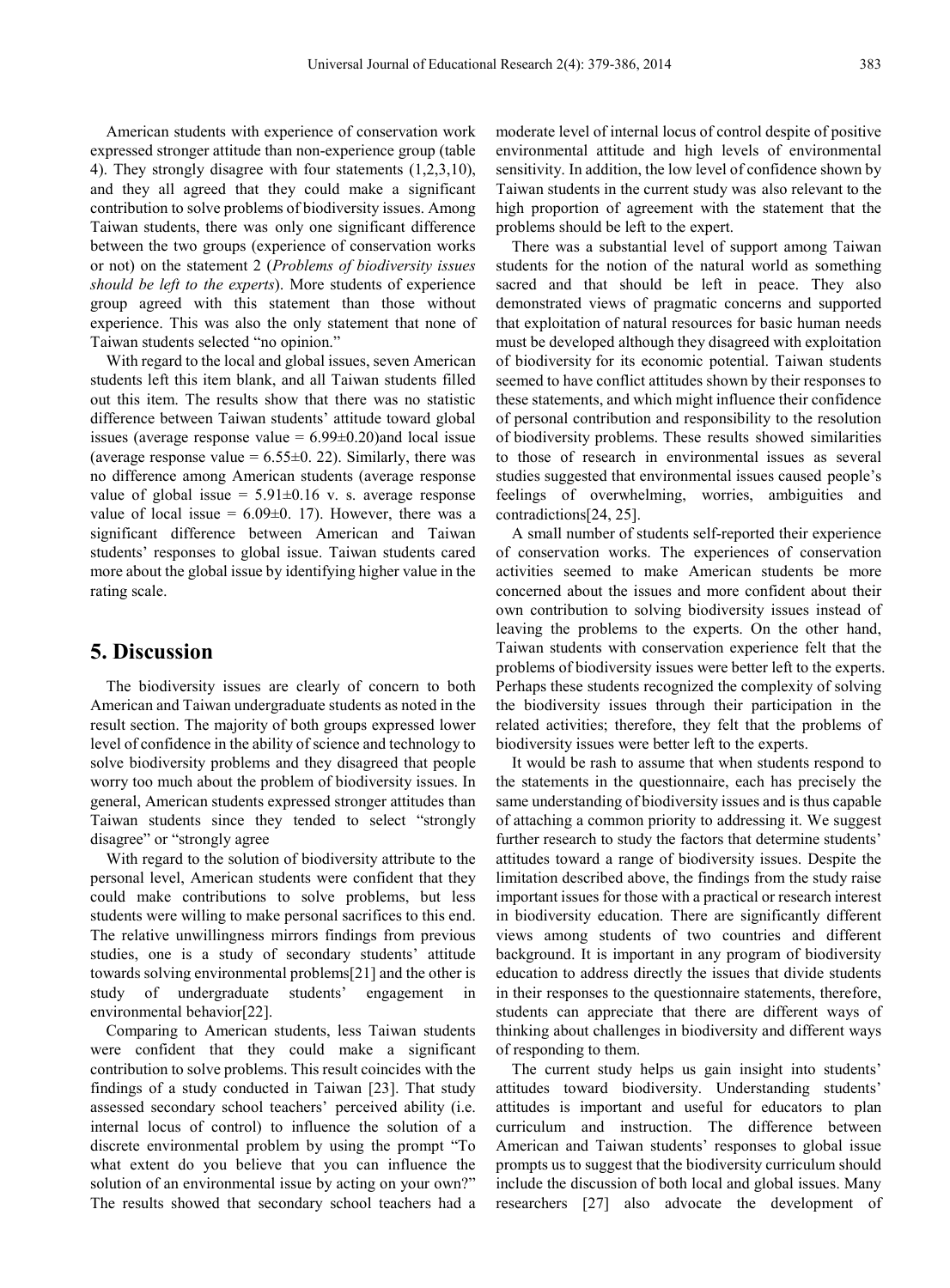undergraduate curriculum that supports understanding of global issues and the interdependence of nations. Students need to learn inter-connection between biodiversity and socio-economic factors, as well as the effects of human activities on biodiversity at local and global levels. We believe that there is considerable value to engage students in caring local dimension as well as global dimension of biodiversity issues since the current biodiversity crisis is a global problem [6] and requires the cooperation of all nations to help resolve problems.

Biodiversity is an abstract, complex issue, and it is difficult for students to understand and learn such concepts easily [26], we suggest two perspectives to build biodiversity curriculum: "the nature and self" and "the ecological literacy." The "nature and self" perspective encourages opportunities to experience and value biodiversity first-hand. Key ideas to be included are: enjoyment, sense of wonder, appreciation, experience, conservation, caring, etc. The "ecological literacy" perspective seeks to develop ecological literacy by addressing the interdependent relationships that exist between different species and by discussing the impact of human activities on environment. Key ideas to be included are: species, habitat, ecosystems, relationships between species, food webs, nature, human impact, sustainable development, respect for pluralism, etc. An instructional activity (*Investigation of endangered species*) is created to increase students' protective attitudes toward a particular species. At the first step, students will observe and investigate plants and animals in their immediate environment (i.e. school, home and local community), so they will become knowledgeable about local species. The knowledge and skills of studying locality will be expanded to the understanding of global linkages and interdependence, and the notion of dynamic equilibrium. Secondly, students will take next step to research endangered species about the relationships, ecological principles, and factors influencing habitat loss and creation. They will then select one species to analyze the role of people in affecting the state of biodiversity and recommend for conservation strategies. In the future, upon implementation of the curriculum, students' learning outcomes will be assessed, and the modification of curriculum and in-depth research will be conducted**.**

The current rate of biodiversity loss necessitates action now. We also suggest the need to empower students for actively taking responsibility on biodiversity issues. Students need to be engaged to deal with controversial issues, take a moral position, raise critical questions, make choices, and develop action competence. A project (*Green journal*)is designed to help students determine their own pathways to sustainable living and develop action competence to positively impact biodiversity. The classroom instructions discuss issues such as ecological footprint and climate change, so students will gain a better understanding of the way people shape biodiversity both positively and negatively. Students then keep journal of their daily consumption of varied resources such food consumptions, transportation and so on. They also record

what changes they will make and the consequence of the change. This project enables students to attach personal meaning to biodiversity by embedding it in a specific context in which they become psychologically and physically involved. It promotes students' willingness and ability to adopt lifestyles that are compatible with the wise use of environmental resources. Researchers have suggested that greater knowledge and stronger attitudes are indicated among people who undertake more frequent environmental activities [28, 29]. Through their own actions of such "green journal" project, students will thus be able to develop a degree of confidence that they can help solve community and global issues and that their actions have an impact on people and places in the community and other parts of the world. Their feelings of overwhelming, worries and ambiguities shown in the study will be lessened. It will then continue the cycle of interest and involvement, and add to the strengthening of pro-biodiversity attitudes, and commitment to sustainable values.

# **6. Conclusion**

The United Nations [30] designated 2011-2020 as the United Nations Decade on Biodiversity to support the implementation of the strategic plan for biodiversity and promote its overall vision of living in harmony with nature. We took an initial step to investigate undergraduate students' attitudes towards biodiversity and to compare the attitude between students of two countries. Both American and Taiwan undergraduate students had consensus that they expressed lower level of confidence in the ability of science and technology to solve biodiversity problems, and they did not agree that people worry too much about the problem of biodiversity issue. There were also significant differences between different groups.

Embracing the implications from current study, we are on the way to design curriculum and activities that will enable students to connect with nature through discovery, raise confidence level and increase personal contribution. The curriculum relevance will be seen from the point of view of the students, so students will be able to determine their own pathways to sustainable living based on well-informed and critical decision making. Therefore, they will develop hope and vision for the future, and a degree of confidence that an individual can contribute to effecting change.

### **Acknowledgement**

This research was partly funded by Research and Creative Activity Grant, California State University Sacramento. Any opinions expressed in this work are those of the authors.

# **Appendix: Survey Questionnaire**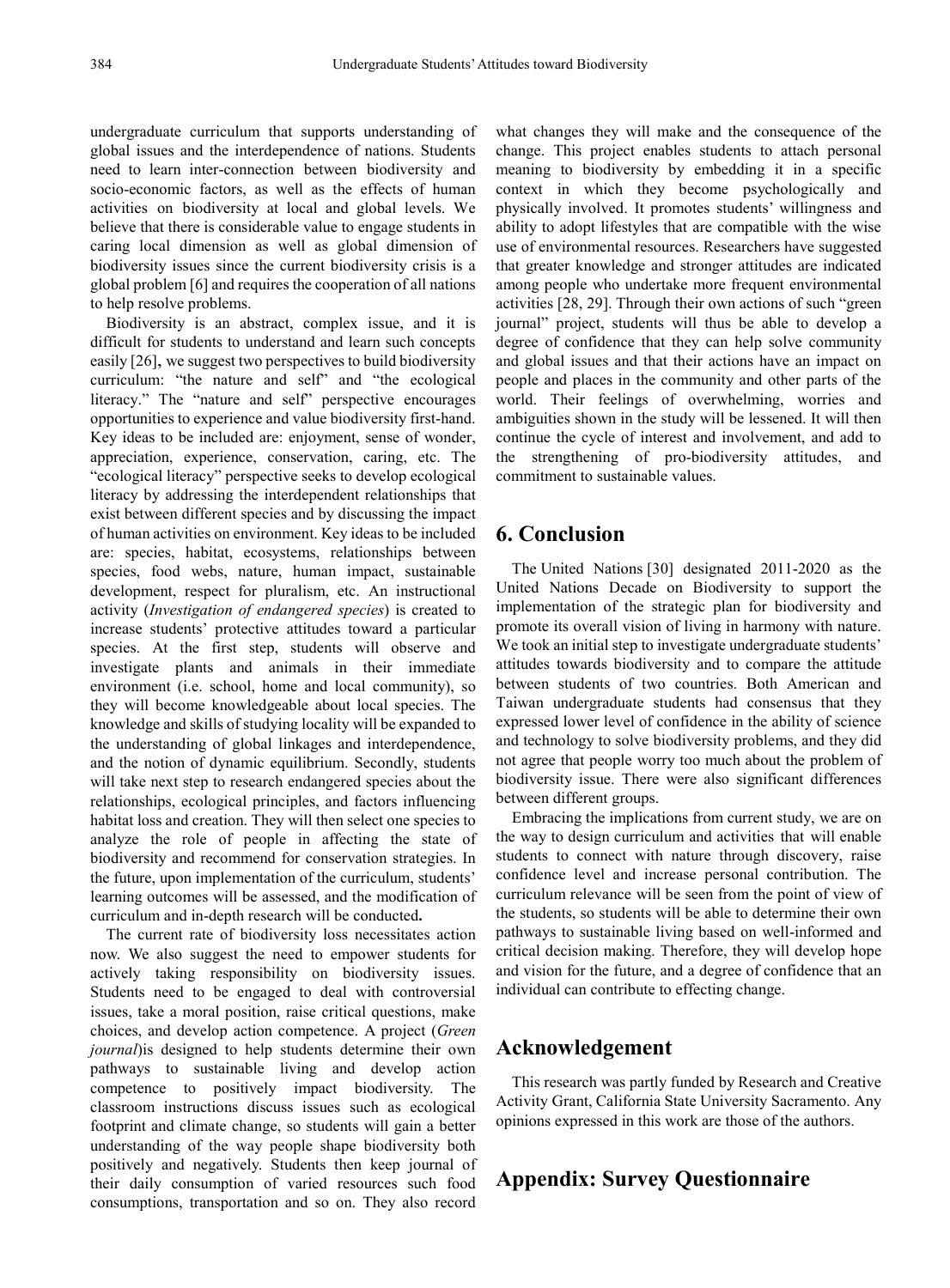| Gender: Male<br>Female                                                                                                                                                                             |           |   |              |           |      |
|----------------------------------------------------------------------------------------------------------------------------------------------------------------------------------------------------|-----------|---|--------------|-----------|------|
| Major:                                                                                                                                                                                             |           |   |              |           |      |
| List the involvement of environment related activities (if any):                                                                                                                                   |           |   |              |           |      |
| To what extent do you agree with the following statements about problems with the biodiversity issues, check one of the                                                                            |           |   |              |           |      |
| followings that express your opinion the best.                                                                                                                                                     |           |   |              |           |      |
| Strongly disagree (SD), Disagree (D), Agree (A), Strongly Agree (SA), No opinion (NO)<br>1. The goal of conserving biodiversity is a threat to the continued economic prosperity of<br>our country | SD.       | D | A            | SA.       | - NO |
| 2. Problems of biodiversity issues should be left to the experts.                                                                                                                                  | SD.       | D | A            | SA.       | - NO |
| 3. The demand for economic growth is critical enough to justifying relaxing some of the<br>environmental restrictions relating to biodiversity issues.                                             | <b>SD</b> | D | A            | SA.       | NO.  |
| 4. I think each of us can make a significant contribution to solve problems of<br>biodiversity issues.                                                                                             | SD.       | D | A            | SA.       | NO.  |
| 5. I am willing to have problems of biodiversity issues solved even if this means<br>sacrificing many goods.                                                                                       | <b>SD</b> | D | A            | SA.       | NO.  |
| 6. Science $&$ technology can solve all problems of biodiversity issues.                                                                                                                           | <b>SD</b> | D | $\mathsf{A}$ | SA.       | NO   |
| 7. The natural world is sacred and should be left in peace.                                                                                                                                        | SD.       | D | A            | SA.       | NO   |
| 8. Nearly all human activities cause the loss of biodiversity                                                                                                                                      | <b>SD</b> | D | $\mathsf{A}$ | SA.       | NO   |
| 9. Exploitation of natural resources for basic human needs must bedeveloped even if it<br>results in the lost of wildness and much smaller wildlife populations.                                   | <b>SD</b> | D | A            | <b>SA</b> | NO.  |
| 10. People worry too much about the problem of biodiversity issues.                                                                                                                                | SD.       | D | A            | SA.       | NO.  |

# **REFERENCES**

- [1] M. Siegel. High school students' decision making about sustainability. Environmental Education Research, 12(2), 201-215, 2006.
- [2] Convention on Biological Diversity.http://www.cbd.int/conv ention/articles/default.shtml?a=cbd-02
- [3] A.T. Peterson. Predicting the geography of species' invasions via ecological niche modeling. Quarterly Review of Biology, 78, 419-433, 2003.
- [4] Beckrich. Global environmental issues. Science Teacher, 78(9), 12-13, 2011.
- [5] G. K. Meffe, C. R. Carroll. Principles of conservation biology. Sunderland, MA: Sinauer, 1994.
- [6] J. Kenneth, S. Ernest. A role for honors in conservation and biodiversity. Journal of the National Collegiate Honors Council, 12 (2),167-174, 2011.
- [7] United Nations. Agenda 21: Programme for action for sustainable development. United Nations Conference on Environmental and Development. New York, NY: United Nations Publications, 1992.
- [8] M. Dikmenli.Biology student teachers' conceptual frameworks regarding biodiversity. Education, 130 (3), 479-89, 2010.
- [9] D. van Weelie. Contextualizing biodiversity. In O. De Jong, E. R. Savelsbergh &A. Alblas (Eds), Teaching for Scientific Literature: Context, Competency, and Curriculum, 99–116. Utrecht: CD-Be`ta-Press, 2001.
- [10] C. Gayford. Biodiversity education: A teacher's perceptive. Environmental Education Research, 6(4), 347-361, 2000.
- [11] E.Sander, P.Jelemenska, U. Kattmann. Towards a better understanding of ecology. Journal of Biological Education, 40, 3, 119-123, 2006.
- [12] J. Solomon. Social influences on the construction of pupil's understanding of science. Studies in Science Education, 14, 63-82, 1987.
- [13] L.S. Vygotsky. Mind in society: The development of higher psychological processes. Cambridge, MA: Harvard University Press, 1978.
- [14] K.Oatley, S. Nundy. Rethinking the role of emotions in education. In D.R. Olson, & N. Torrance, (Eds). The handbook of education and human development. Blackwell Publishers Ltd, Oxford. p. 257-274, 1996.
- [15] J. Dillion, W. Scott. Perspectives on environmental education-related research in science education. International Journal of Science Education, 24 (11), 1111-1254, 2006.
- [16] D. Hicks, A. Bord. Learning about global issues. Environmental Education Research, 7, 415-425, 2001.
- [17] R. Tytler. A window for a purpose: Developing a framework for describing effective science teaching and learning. Research in Science Education, 33, 273-298, 2003.
- [18] R.E. Roth. Environmental Literacy: Its roots, evolution, and directions in the 1990s. ERIC/SMEA Information Reference Center. Columbus, OH, 1992.
- [19] E. O. Wilson. The diversity of life.Boston, MA: Harvard University Press, 1992.
- [20] D. Van Weelie, A.E.J. Wals. Making biodiversity meaningful through environmental education. International Journal of Science Education, 24 (11), 1143-1156, 2002.
- [21] E. W. Jenkins, R. G. Pell. "Me and the environmental challenges": A survey of English secondary school students' attitudes towards the environment. International Journal of